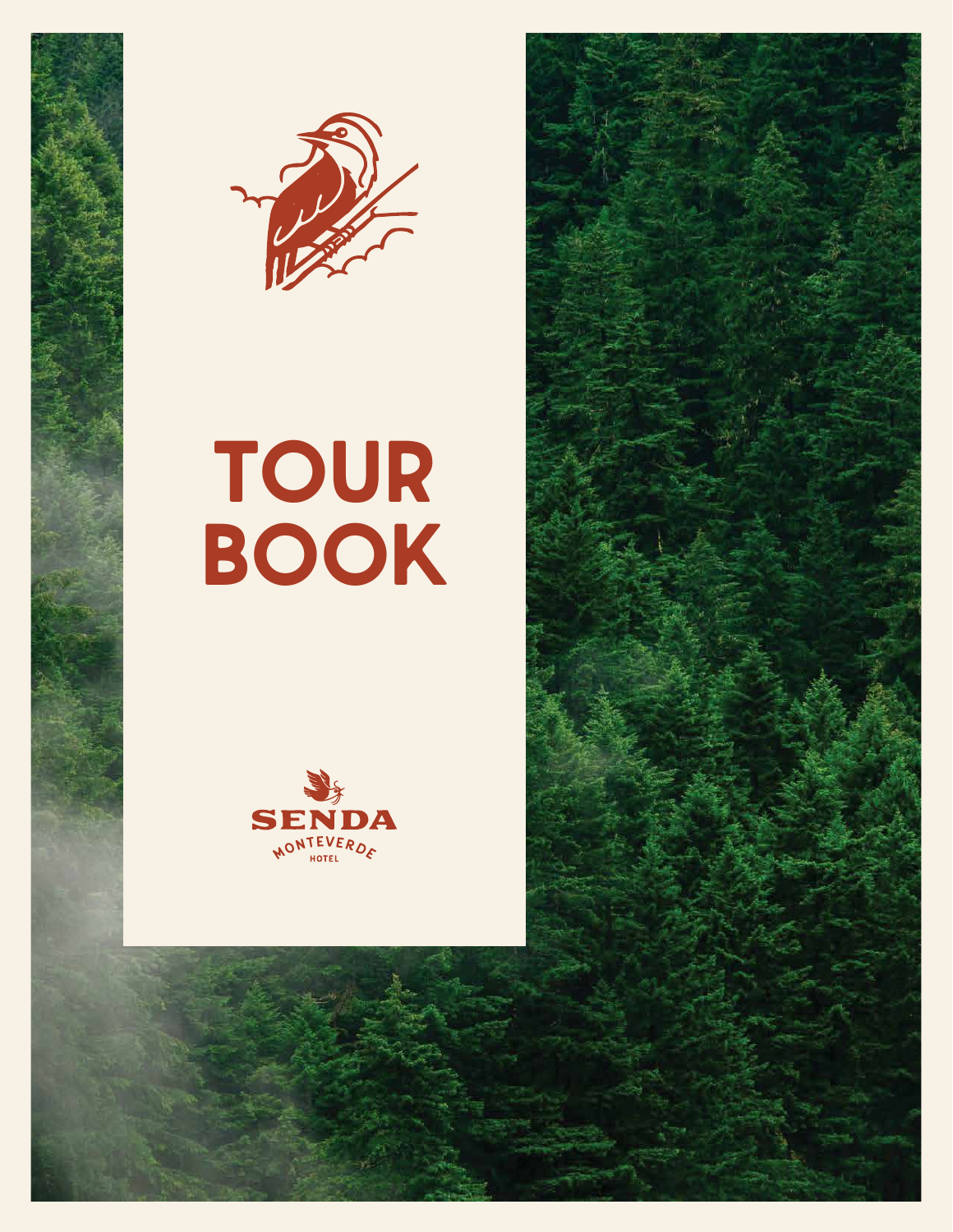# **WELCOME!**

Monteverde is a destination of bucket list experiences. Its famous cloud forests are bursting with biodiversity; its zip lines and iconic suspension bridges are the longest in the country; and its ecosystems are home to some of the world's rarest wildlife. Up here in the clouds of Costa Rica's tropical highlands, there's seldom a dull day.

The following tours offer a curated collection of Monteverde's best experiences. All are led by enthusiastic, eagle-eyed guides who'll help you discover the magic of our misty, mountain location.

Our specialized Concierge Team will be happy to help you plan your time in Monteverde or provide further information about any of the following tours in advance. Get in touch with our Travel Advisors via chat or e-mail: *concierge@sendamonteverde.com*

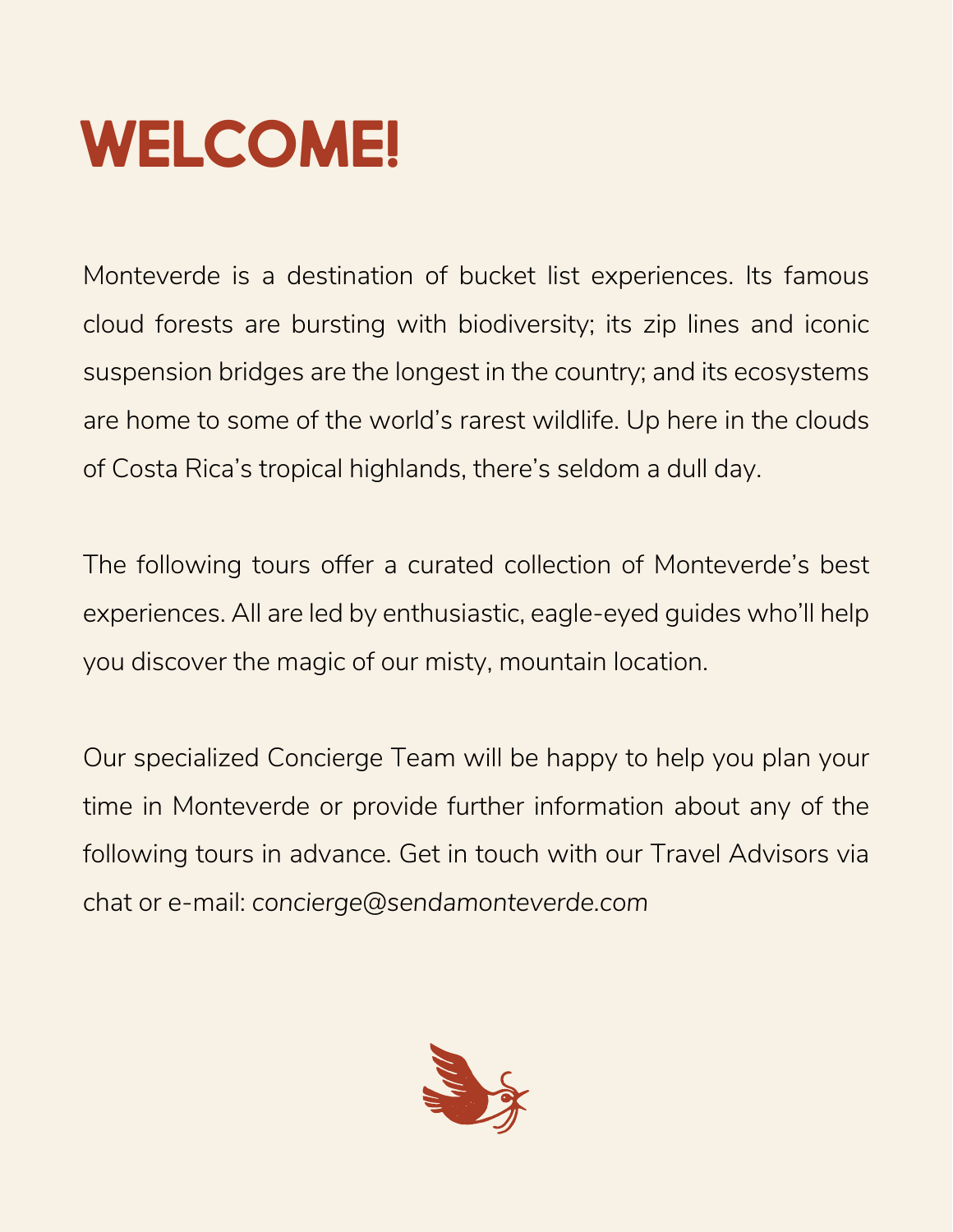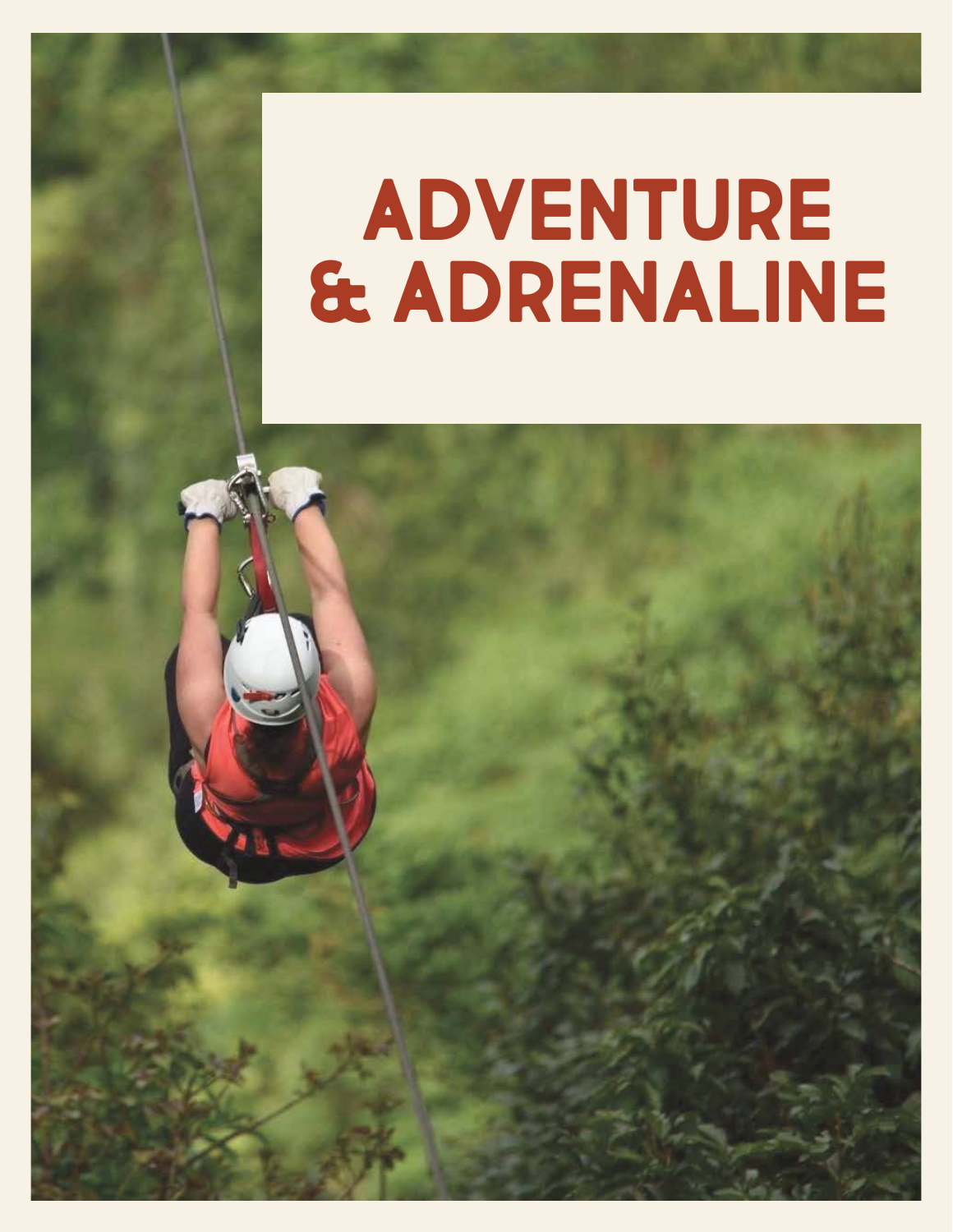# **SKY ADVENTURES**

Looking for a dose of cloud forest adrenaline? You'll find it at the sky trek zip line. This Thrilling circuit comprised of 8 zip line cables extends across almost 1.8 miles and ranges in height from 49 to 328ft. Crossing canyons and zipping in between treetops, if you can keep your eyes open you'll enjoy spectacular views. If not, you can soak them up from two observation towers on a clear day you can see the Pacific Ocean and the northern lowlands that stretch all the way to the Caribbean.

**Maximum weight**: 300 pounds **Difficult**: Medium **Minimum age**: 5 years old (120 ft) **Tour schedules**: 8:00am, 9:00am, 10:30 am, 12:00pm, 1:00pm, 2:00pm & 3:00pm **Rates**: Adults: \$87.36, Students: \$72.80 & Children: \$60.32

\* Request the transportation for an extra cost of \$10 per person.

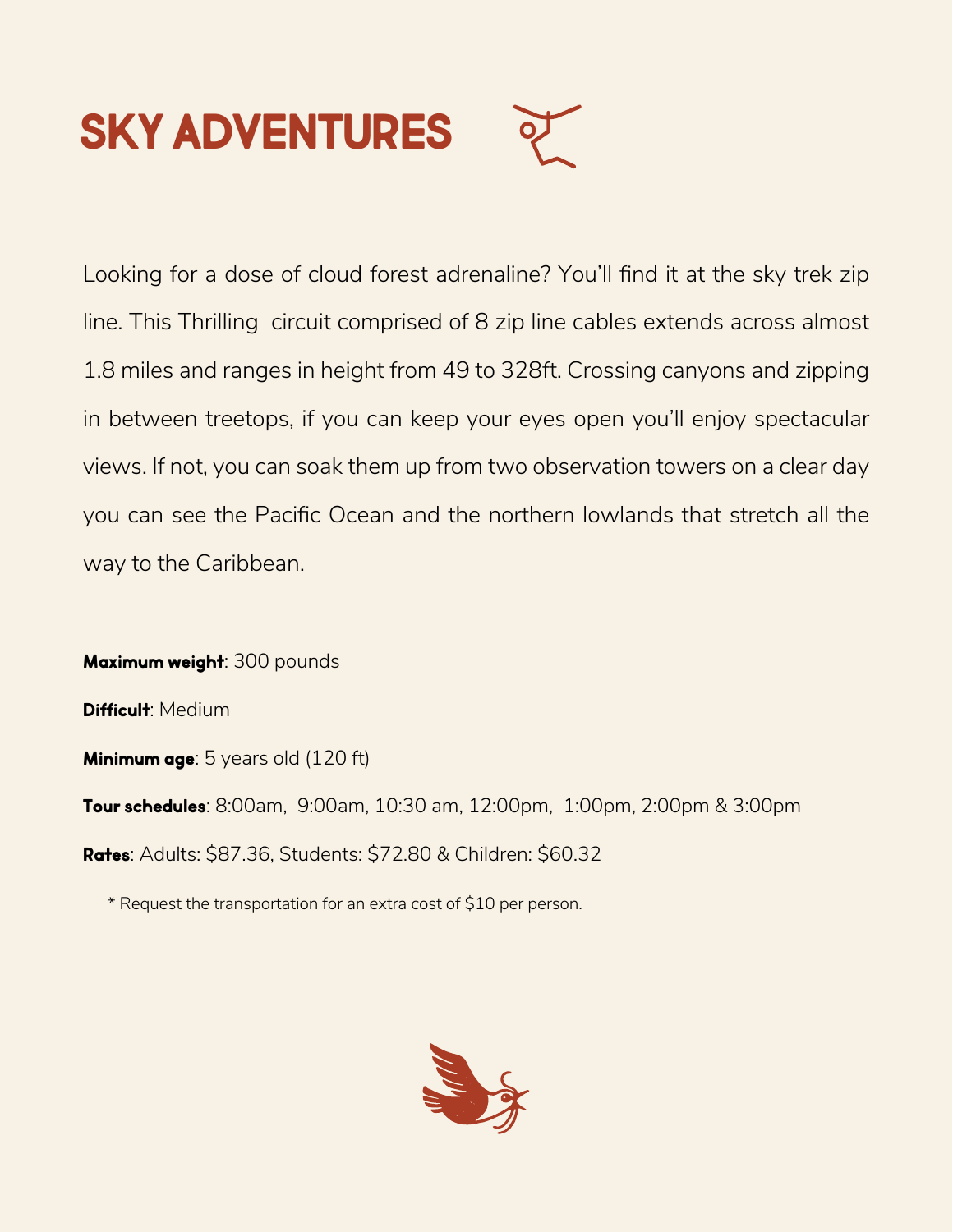## **SELVATURA CANOPY** 64

With specialized climbing gear, your flight through the forest is truly a breathtaking experience. With 13 cables, including a 1 km cable, 15 platforms, and one Tarzan Swing, this means you will be soaring through the cloud forest canopy for a total of 2.2 miles of pure fun. This tour includes some special add-ons including the optional Tarzan Swing for some additional adrenaline. Upgrade your zip line experience with the famous Superman-style on the last cable. A small price to pay the unforgettable opportunity to literally fly like a superhero. It is now available for all ages with few restrictions including pregnancy and excessive weight.

**Maximum weight**: 217 pounds **Difficult**: Medium

**Minimum age**: 5 years old (120 ft)

**Tour schedules**: 8:30 am, 11:00 am, 1:00 pm, 2:30 pm

**Rates**: Adults: \$57.20, Students under 18: \$51.48 & Children (4-12): \$40.04

\* Transportation is included.

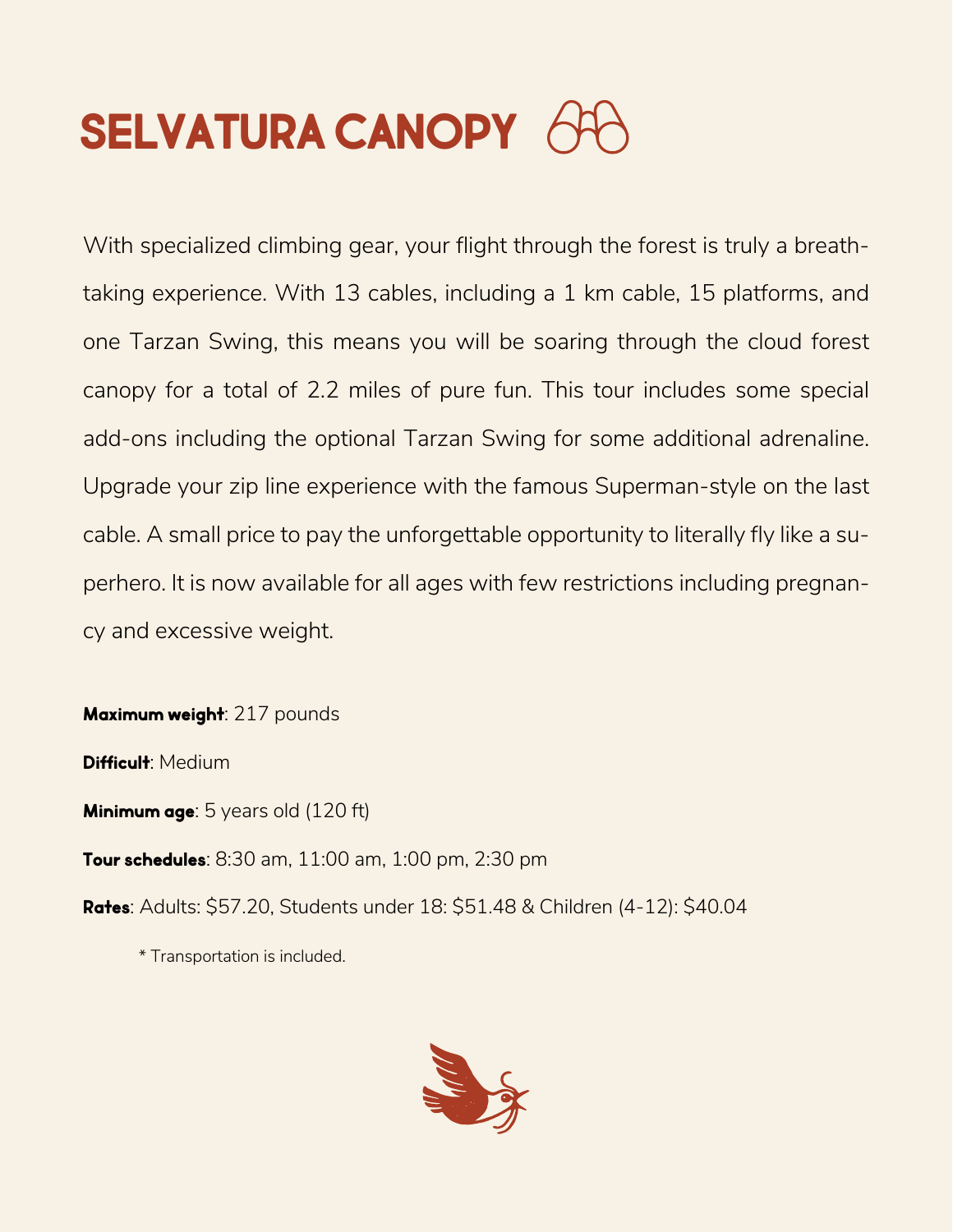

Enjoy a unique perspective of the forest as you glide over the beautiful Costa Rican landscape. You just cannot beat these views! While the nine standard zip lines are sure to amaze you, the real thrill comes from two superman zip lines, including the longest zip line in Costa Rica! Swing like Tarzan on a mega swing, float down a rappel and keep your balance on a hammock bridge

**Maximum weight**: 240 pounds **Difficult**: Medium **Minimum age**: 8 years old **Tour schedules**: 8 a.m., 11 a.m and 2 p.m **Rates**: Adults: \$52 & Children: \$42

\* Transportation is included

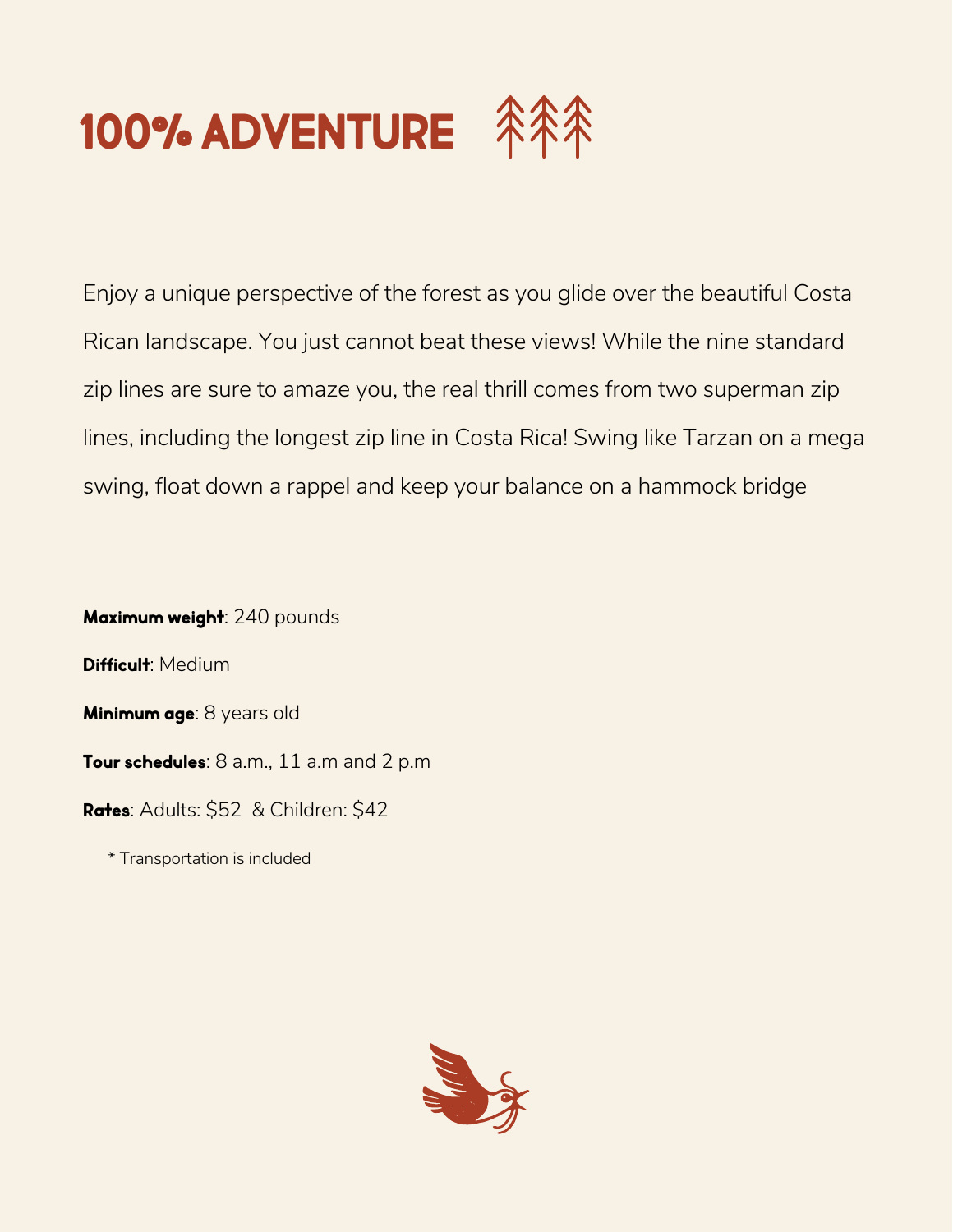# **THE ORIGINAL CANOPY TOUR**

The pioneers of this phenomenon, offering an exhilarating opportunity to soar through the treetops high above the forest floor on the adventure of a lifetime. This tour offers 10 cables or zip lines, where the largest of them measures around 2625 feet; and the fastest zip line reaches speeds above 60 km/h, also offers the "Tarzan swing" and the element of the tour most waited for is descending by a rope, known as "Rappel", this is done from the highest platform in the tour, located at 146 feet high; where following the descent you'll be greeted by one of the most beautiful and impressive trees of the Monteverde Cloud Forest, you must climb from within this hollow tree, and emerge at the top to the platform located at the peak of the majestic Strangler Fig.

**Maximum weight**: 264 pounds **Difficult**: Medium **Minimum age**: 5 years old **Tour schedules**: 7:30am, 10:00am & 2:00pm **Rates**: Adults: \$52, Students \$42 & Children: \$32

\* Transportation is included

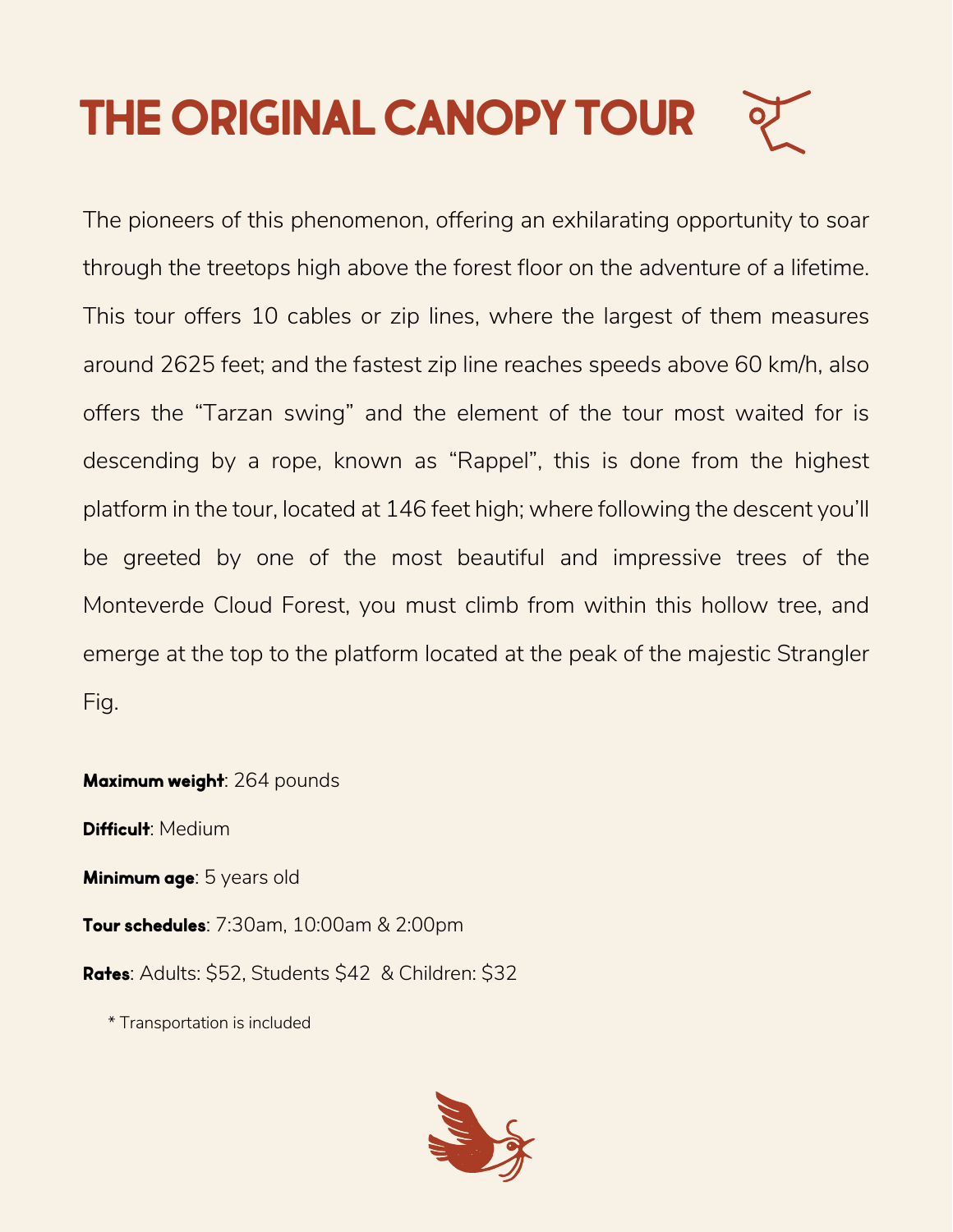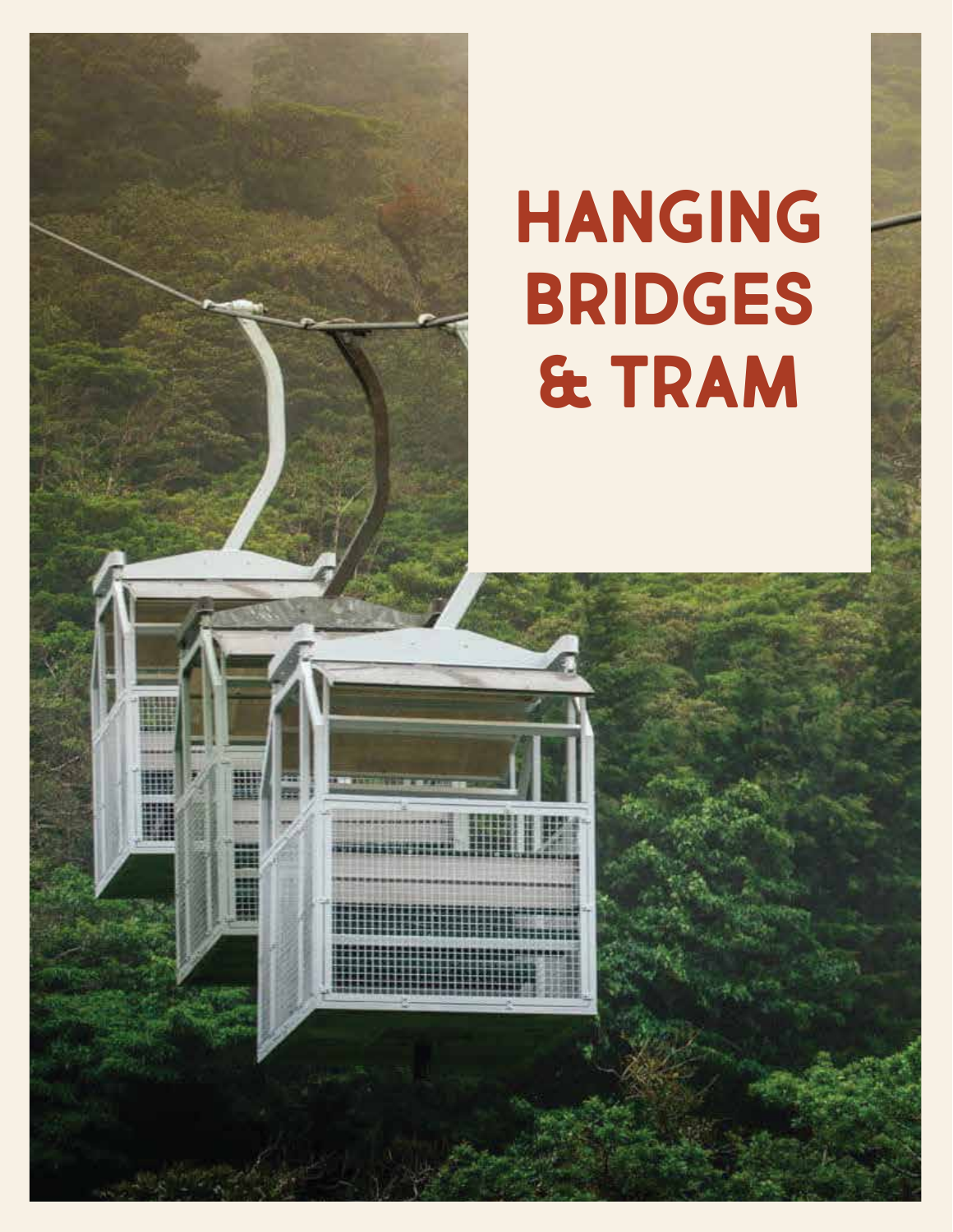

Explore the treetops of the enigmatic cloud forest with or without a guide as you navigate a series of 6 suspension bridges and trails that comprise the Monteverde Sky Walk. Spanning deep canyons and extending for slightly over 1.5 miles, the Sky Walk brings you up close to an unexplored area of the forest. With approximately 90 percent of all cloud forest organisms found in the canopy, crossing our hanging bridges is a unique experience where you will have complete views of the forest canopy and access to a completely different ecosystem that can only be discovered at the highest points of trees.

**Tour schedules**: 8:00am, 9:00am, 10:30 am, 12:00pm, 1:00pm, 2:00pm & 3:00pm

**Rates**: - **Guided Tour**: Adults: \$28.08, Students: \$23.92 & Children \$19.76 - **Self-guided**: Adults: \$42.64, Students: \$34.32 & Children: \$29.12

\* Request the transportation for an extra cost of \$10 per person

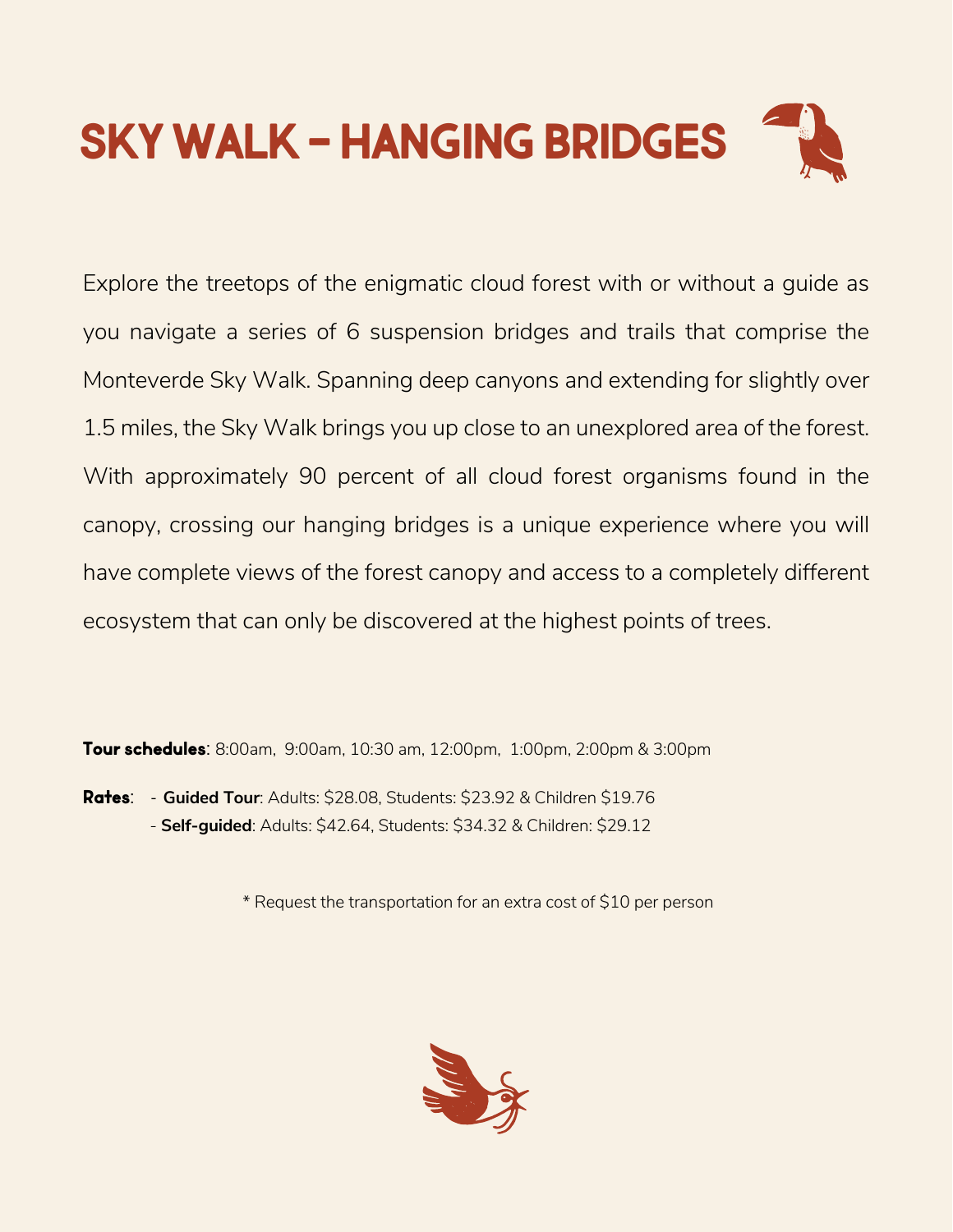### **SELVATURA WALKWAYS HANGING BRIDGES**



Selvatura Park's treetop walkways provide an exciting yet safe way to enjoy the cloud forest canopy by walking through the forest heights on stunning, leading-edge suspension bridges. The Treetop Walkway is a peaceful 1.9-mile trail through the cloud forest combining forest trails interconnected with eight bridges ranging from 170ft up to an amazing 560ft in length. During your walk, explore the forest canopy, wildlife, and nature, reach out, touch the sky, and feel an incredible sense of freedom. The suspension bridges offer the best angle to observe the beauty of the cloud forest in all its levels and heighten possibilities to spot endemic and iconic species that call the forest home.

**Tour schedules**: 8:00am, 9:00am, 10:30 am, 12:00pm, 1:00pm, 2:00pm & 3:00pm

**Rates**: - **Guided Tour**: Adults: \$57.20, Students: \$51.48 & Children: \$40.04 - **Self-guided**: Adults: \$40.56, Students: \$34.32 & Children: \$28.60

\* Transportation included

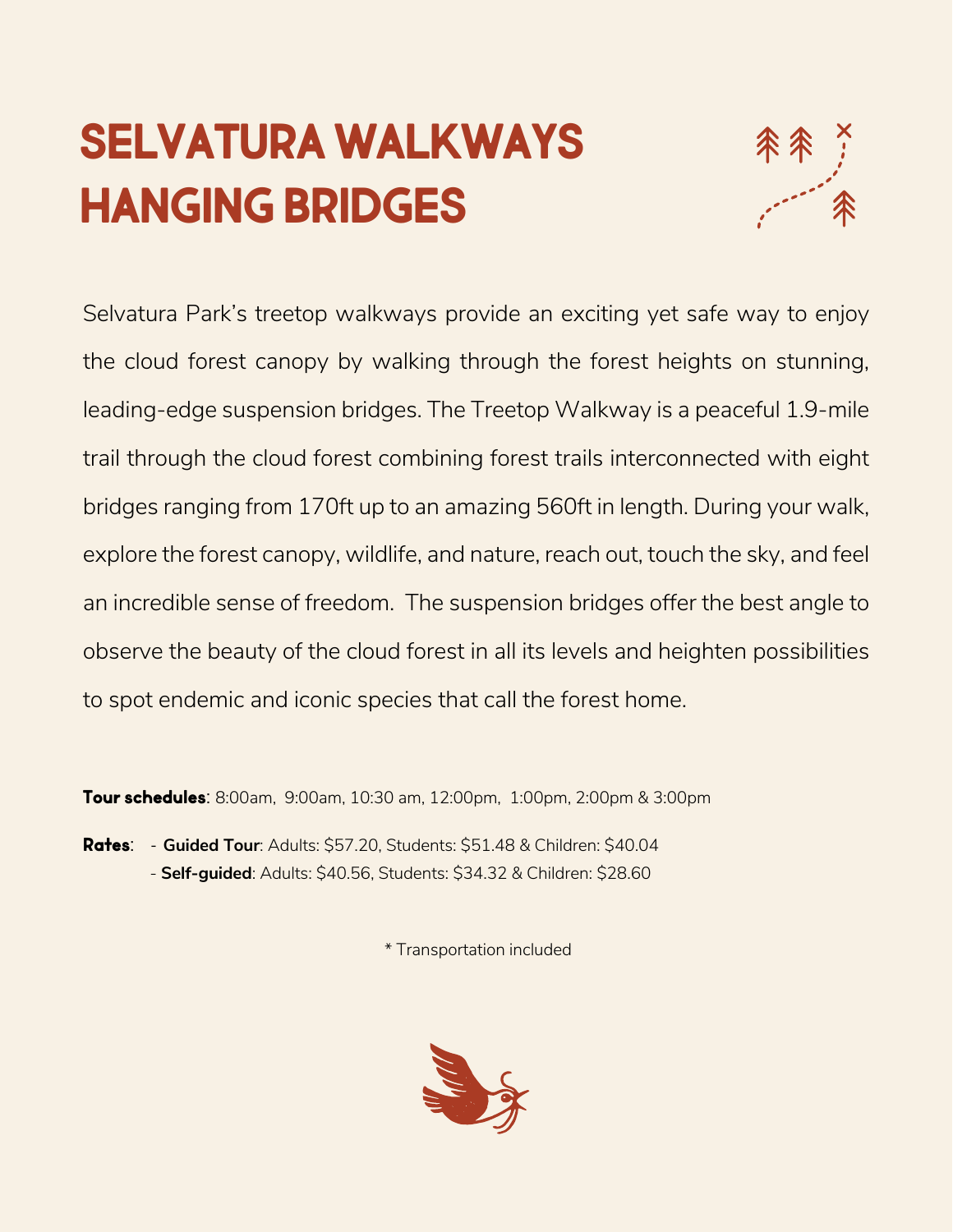### **SKY TRAM - AERIAL TRAM**

Rise up to the highest point of the mountain on a ride that will amaze you in many ways. Sky Tram is an aerial tramway on which you will ride on an open-air gondola that will rise smoothly through the forest offering endless views during its mountainous ascent. This experience is perfect for all of those who want to take a different approach on admiring Costa Rican nature, without much physical effort, but always being on spot where nature exhibits all its magic. On the ride, besides the views of the surrounding forests and beyond, you will be able to admire distinctive flora and fauna that might be only spotted from above, so keep an eye out for distinct natural treasures. Once Sky Tram gondolas reach the top, you will arrive at a wide observation platform on the highest point of the reserve, where you will be admired with the best views on a unique place to get in touch with nature. Combine with the Sky Walk or Sky Trek

#### **Difficult**: Easy

**Tour schedules**: 8:00am, 9:00am, 10:30 am, 12:00pm, 1:00pm, 2:00pm & 3:00pm **Rates**: Adults: \$49.92, Students: \$41.60 & Children: \$34.32

\* Request the transportation for an extra cost of \$10 per person.

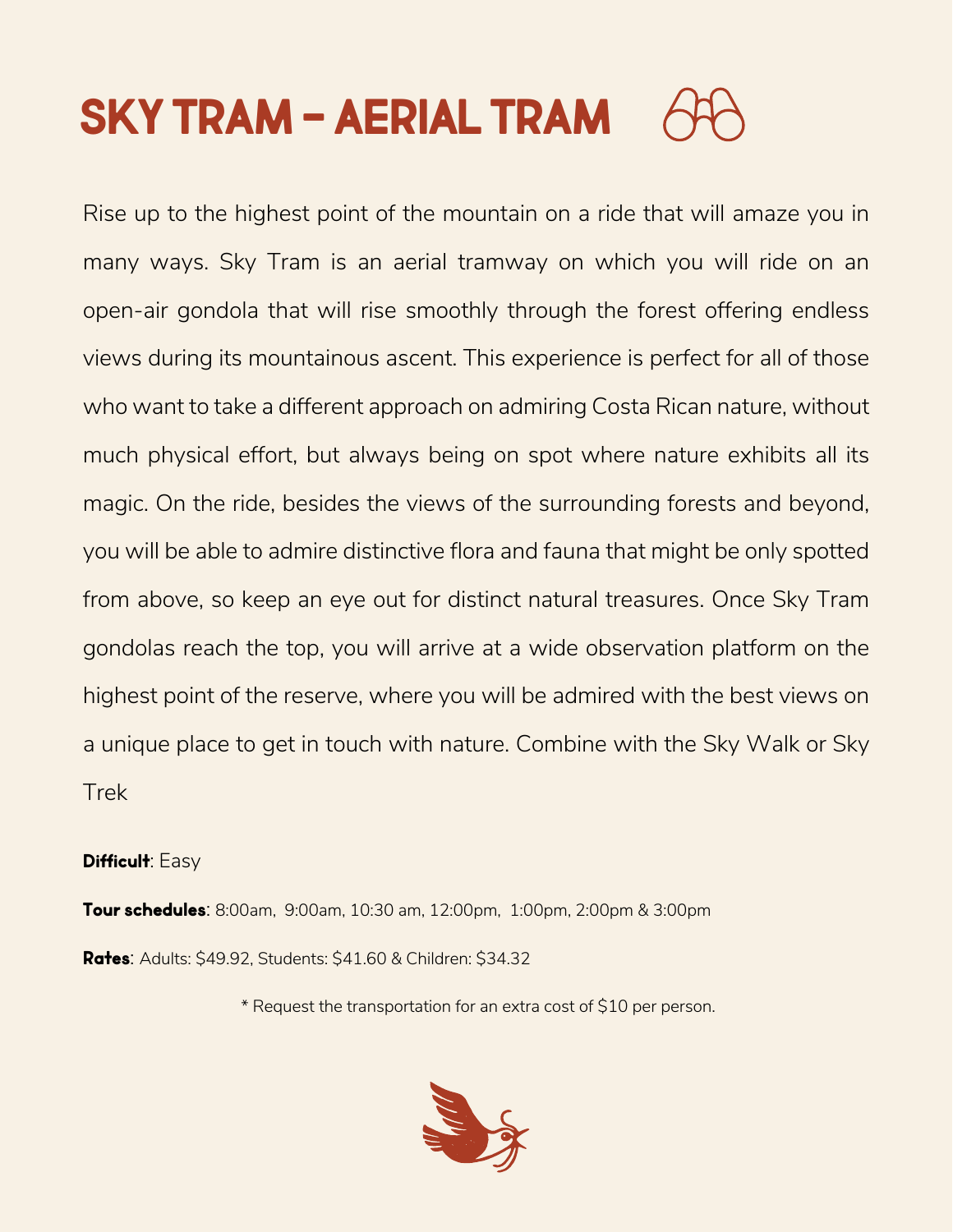# **CULTURE & TRADITIONS**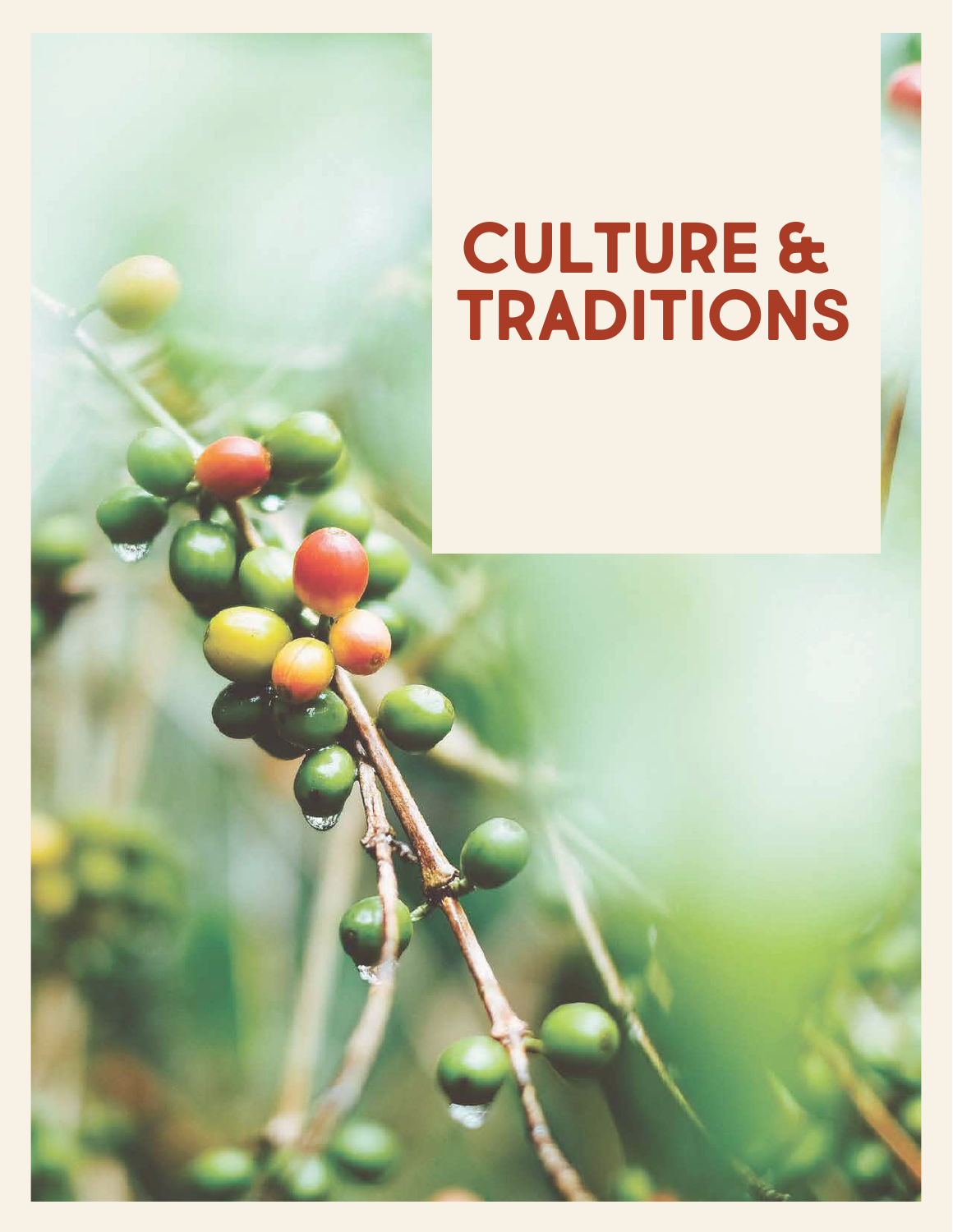#### **DON JUAN COFFEE, CHOCOLATE AND SUGAR CANE TOUR**



Costa Rica is famous for its coffee, and here in this tour, you'll learn all about our coffee history and how we turn beans into cups. If you visit during picking season (Nov-Feb), you will even be able to help with the harvest. After enjoying a nice strong brew and a traditional oxcart ride, you will also visit a chocolate processing center where you can try your hand at roasting and grinding the cacao beans. Finish off with a traditional sugar cane masterclass and a nice sweet glass of pure juice.

**Difficult**: Easy

**Tour times**: 8am, 10am, 1pm, 3pm & 5:20pm

**Pick up times**: 7:35am, 9:35am, 12:35md & 2:35pm

**Rates**: \$41.60 per adult & \$20.80 per child

\* Request the transportation for an extra cost of \$5 per person.

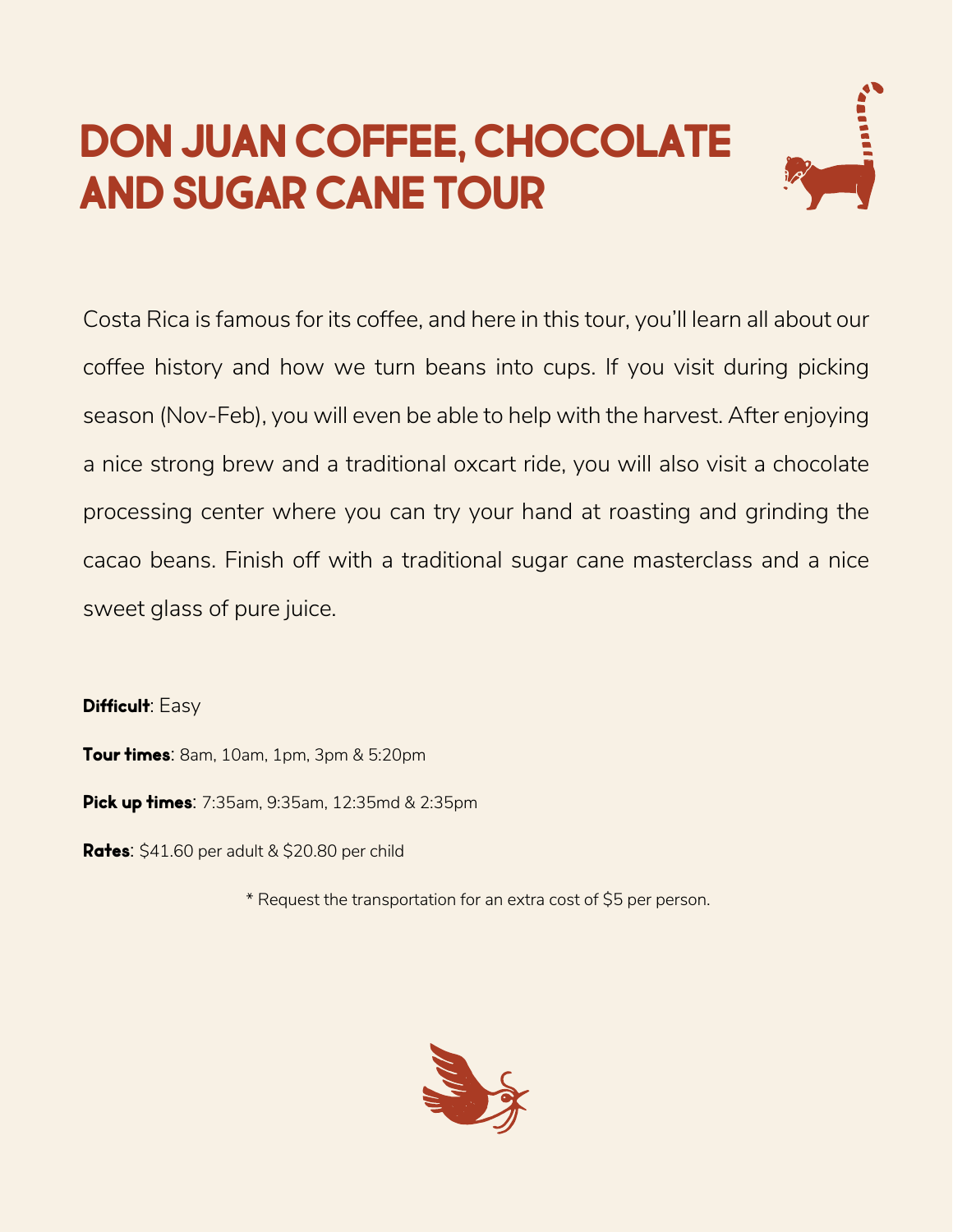# **RAINFOREST & WILDLIFE**

**RATION** 

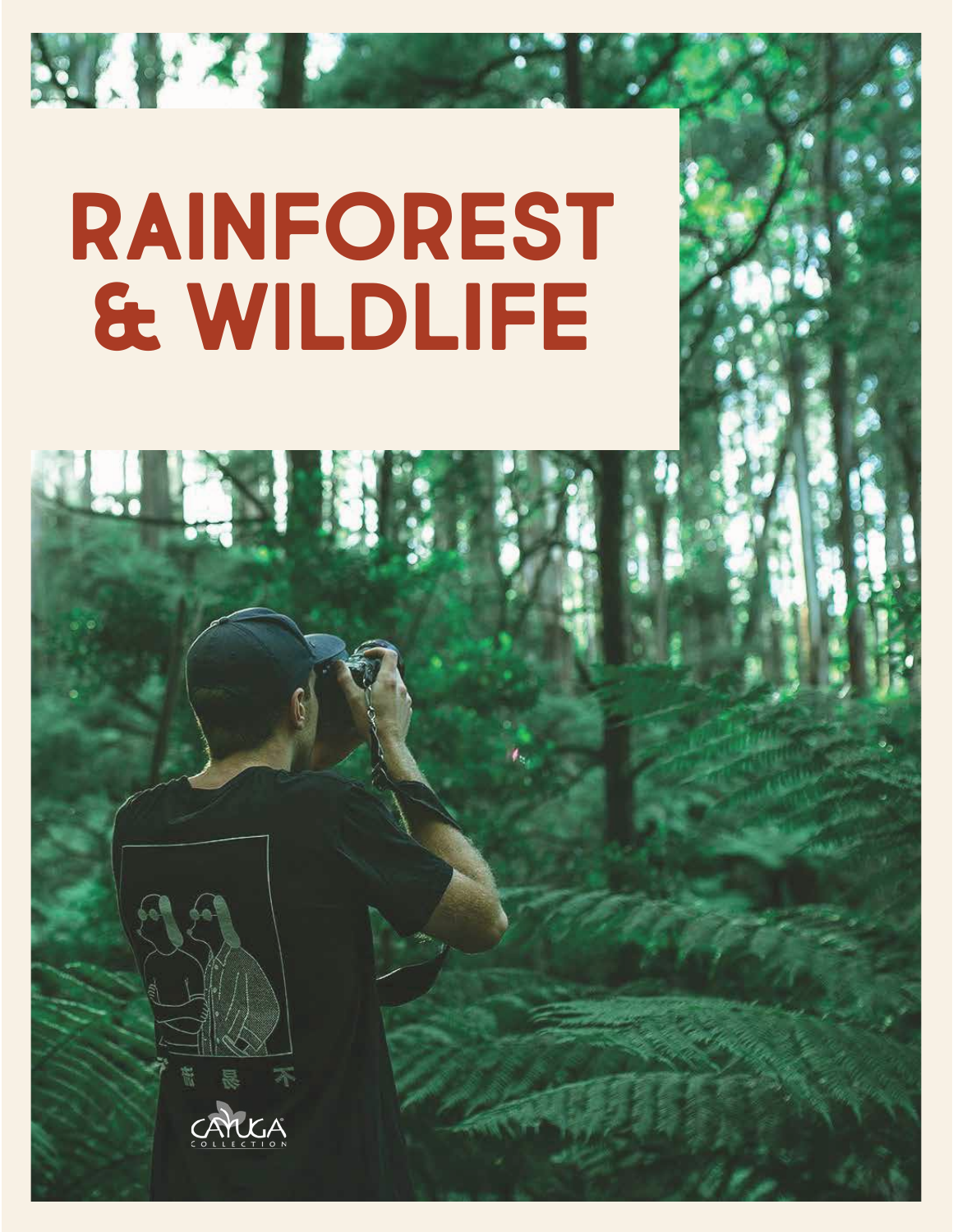### **ARBOREAL TREE CLIMBING**

Live a unique and totally natural climbing experience, challenge yourself to climb the giants of the Monteverde Cloud Forest. It consists of a climbing circuit of 4 trees that go from 10m (33ft) and up to 20m (66ft) high and with various levels of difficulty. The trees are equipped with handhold pieces designed specifically for climbing trees; attached with straps, preventing any harm or damage to the tree. This adventure is also complemented with automatic belay systems, meaning, the adventurers will be attached to a safety certified device. You will climb any of our trees and once reached the top you will let go and the automatic belay system will descend you softly and safe to the ground. Arboreal is a Tree Climbing Park that seeks to provoke an experience at a deeper level by exploring the cloud forest from the bottom to top, connecting visitors with the natural environment.

**Maximum weight**: 330lb **Minimum height**: 105cm (3'5") **Minimum age**: 6 years old **Tour schedules**: 7:15am, 8:00am, 9:45am, 10:30am, 12:15pm, 1:00pm, 2:15pm, 3:00pm **Rates**: Adults: \$43.68, Students: \$35.36 & Children: \$30.16

\* Request the transportation for an extra cost of \$10 per person

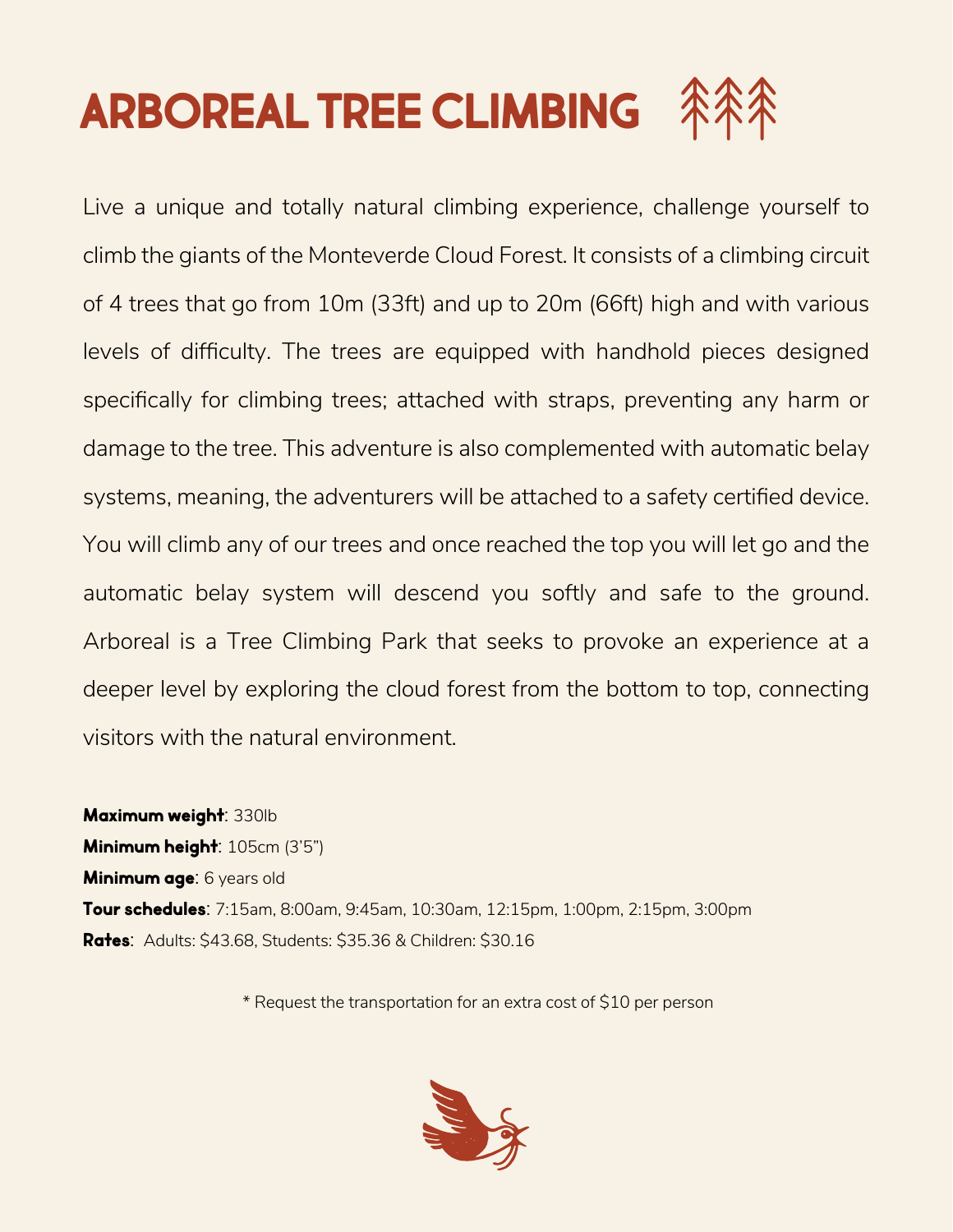## **BAT JUNGLE**



Run by a well-known bat biologist, the Bat Jungle is an excellent introduction to the incredible world of these little mammals. Here you'll see some 80 bats of 8 different species in a large indoor enclosure designed to simulate a jungle socialize and nurse their babies, and you'll also be able to hear them using echolocation in real time through a special ultrasonic microphone. You'll learn about the importance of bat conservation for controlling bug populations, regenerating tropical rainforests, and pollinating flowers.

A great rainy day excursion that might just give you a new appreciation of these often misunderstood creatures of the night.

**Tour schedules**: open from 9am - 5pm tours every hour

**Rates**: \$17.68 per adult, \$14.56 per student & \$10.40 per child

\* Transportation is not included

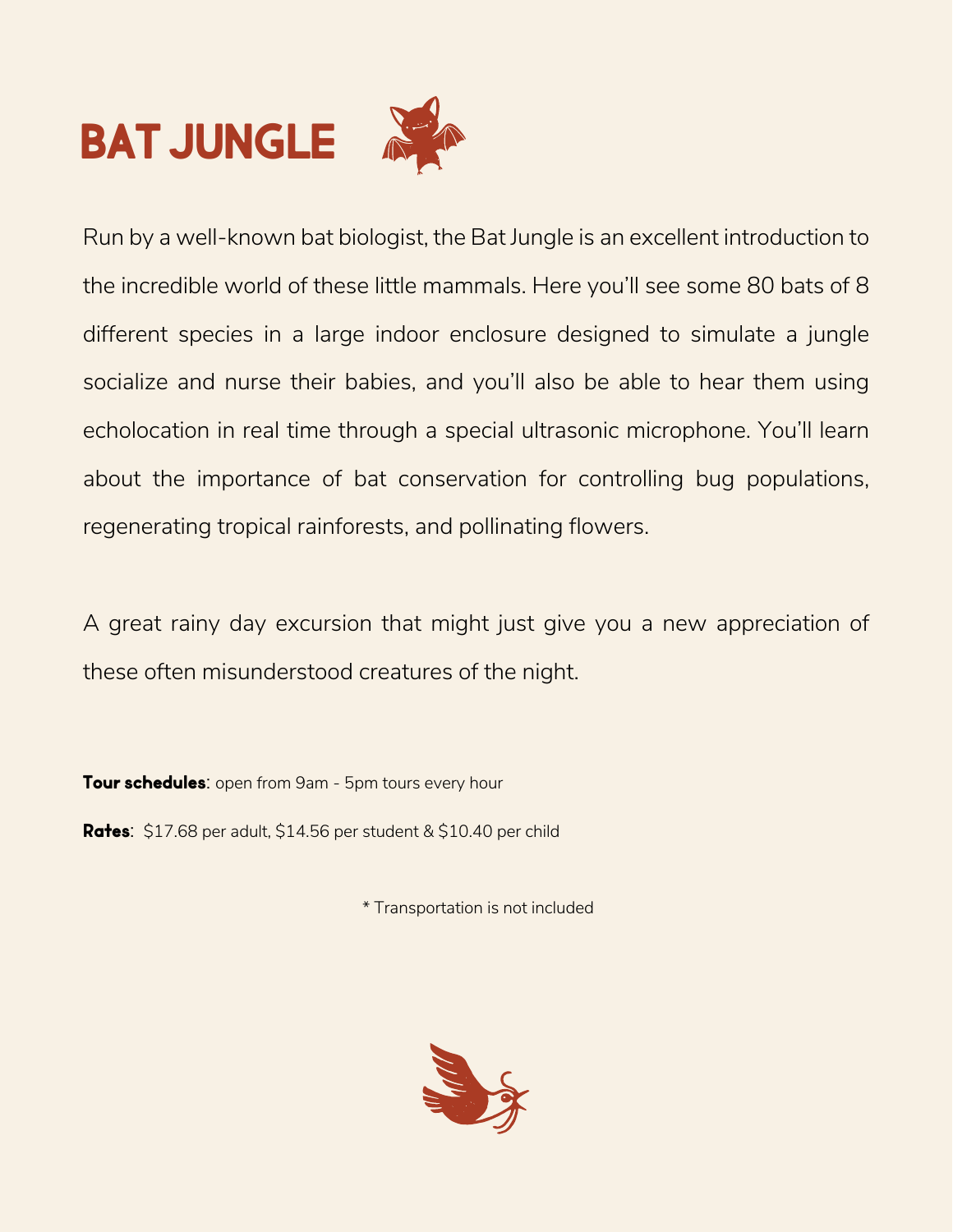### **HORSEBACK RIDING AT EQUUS FARM**

Ride up through the lush hills of Monteverde escorted horseback riding tour; you will pass through beautiful forest trails as well as banana and coffee plantains, discovering an abundance of flora and fauna along the way. You can look forward to truly connect with nature and enjoying breath-taking views up in the mountains as the sun shines over Monteverde. All experience levels welcome

**Tour times**: 8am, 11am & 3pm **Pick up times**: 7:45am, 10:45am & 2:45pm **Rates**: \$41.60 per adult & \$36.40 per child

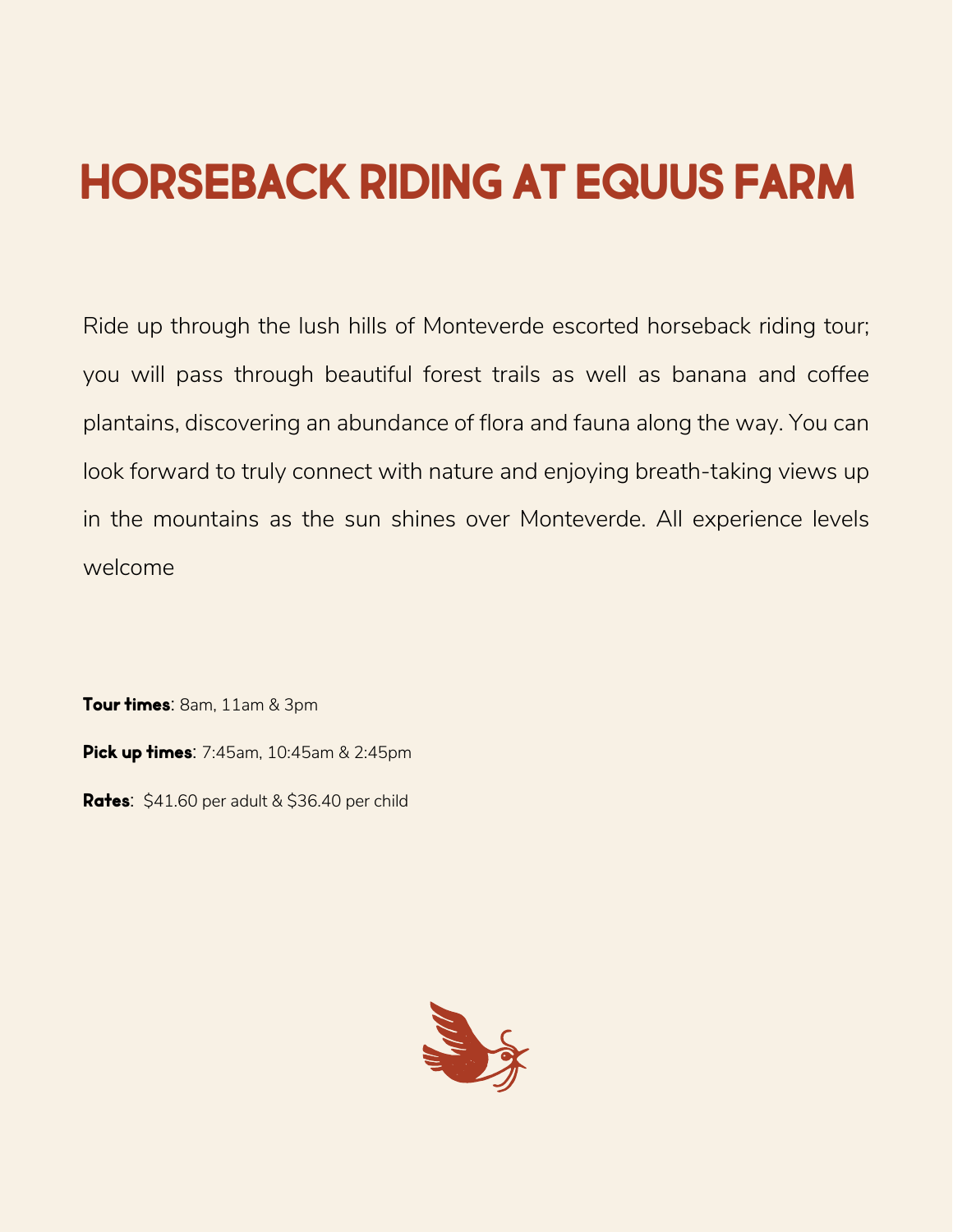### **MONTEVERDE ORCHID GARDEN**

With 120 species in bloom, the Monteverde Orchid Garden is home to over a quarter of the world's orchid species. On a tour of the garden, you will learn about the most unusual facets of miniature and micro species as well as larger blooms and hybrids. You will smell play in their ecosystems. Beautiful they certainly that these intricate little things have developed plenty of curious tricks to survive in the wild.

**Tour times**: open from 9am – 5pm tours every hour

**Rates**: \$14.56 per adult & \$10.40 per child

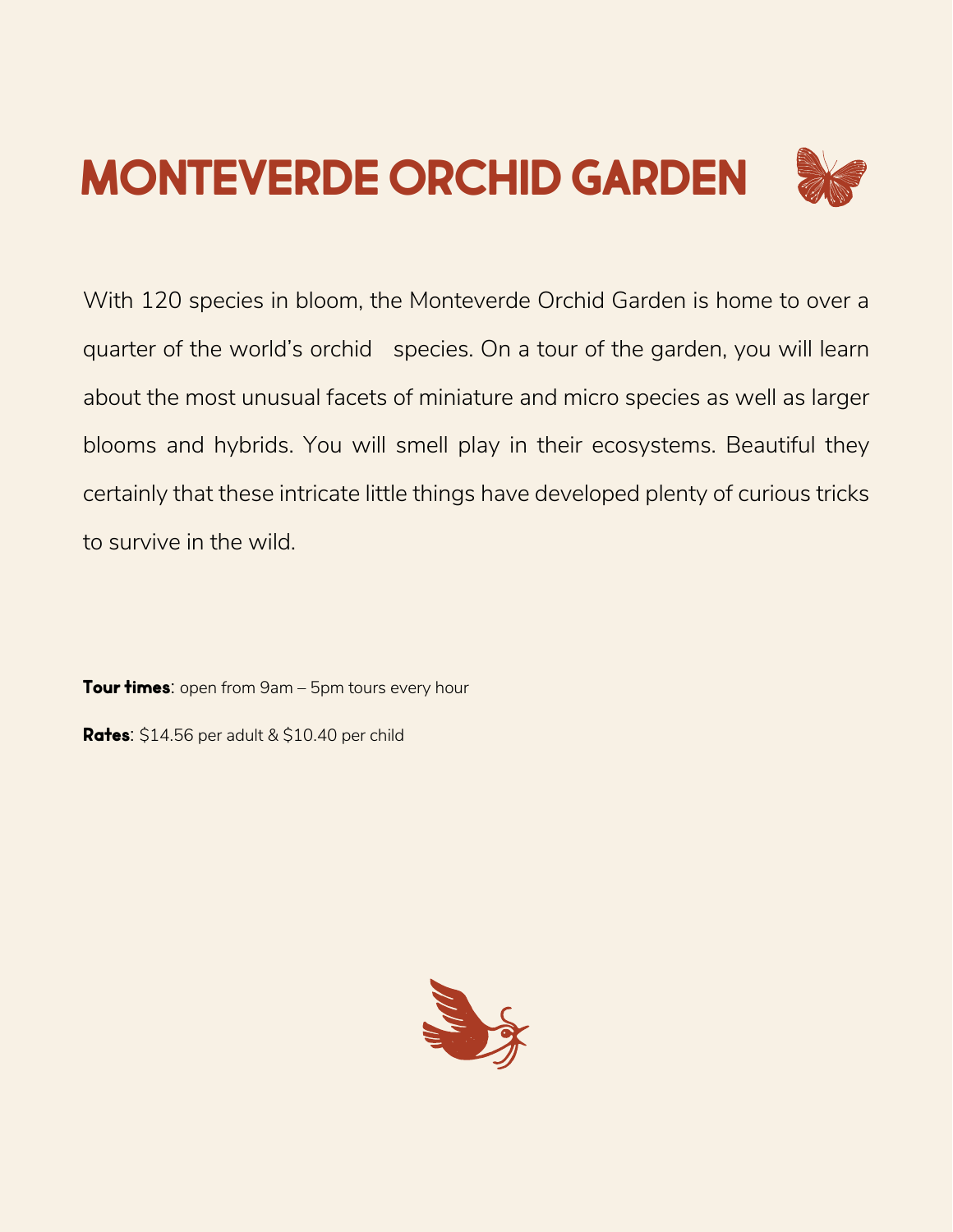#### **EL TIGRE WATERFALL EXPERIENCE**

#### **FULL PACKAGE**

Enjoy the most complete option where you will experience the forest hiking without a guide through all the four big waterfalls, 10 bridges and swimming pools in the river with no limit of time! In the last section of the trail, which is up the hill, you will be able to ride horses, or if you prefer we have a safari car 4x4 that you can use instead.

At the end of the tour, you will have a delicious typical lunch of Costa Rica.

#### **THE BIG HIKE**

This option does not include horses, safari 4x4 nor lunch. You will experience the forest, hiking without a guide through all the four waterfalls, 10 bridges and swimming pools in the river with no limit of time! You can bring snacks and eat them in the forest.

Once you arrive at the reception, you will be able to park in a free and safe spot. At the reception, we will give you a map and all the instructions you need to know before the tour.

#### **Difficulty**: easy / moderate

**Duration:** average time 3.5 hours

**Total distance**: 8km (5km walking + 3km horseback riding

**Tour times**: 7:30am & 9:30am

**Rates**: \$63.44 & Students: \$53

\*Ask for the transportation for an extra of \$10 per person

**Difficulty:** moderate-difficult (A moderate physical condition is required an this option)

**Duration:** average time 3 to 4 hours

**Total distance**: 8km (8km walking)

**Tour times**: 7:30am & 9:30am

**Rates**: Adults: \$32.24 & Students: \$21.8

\*Ask for the transportation for an extra of \$10 per person

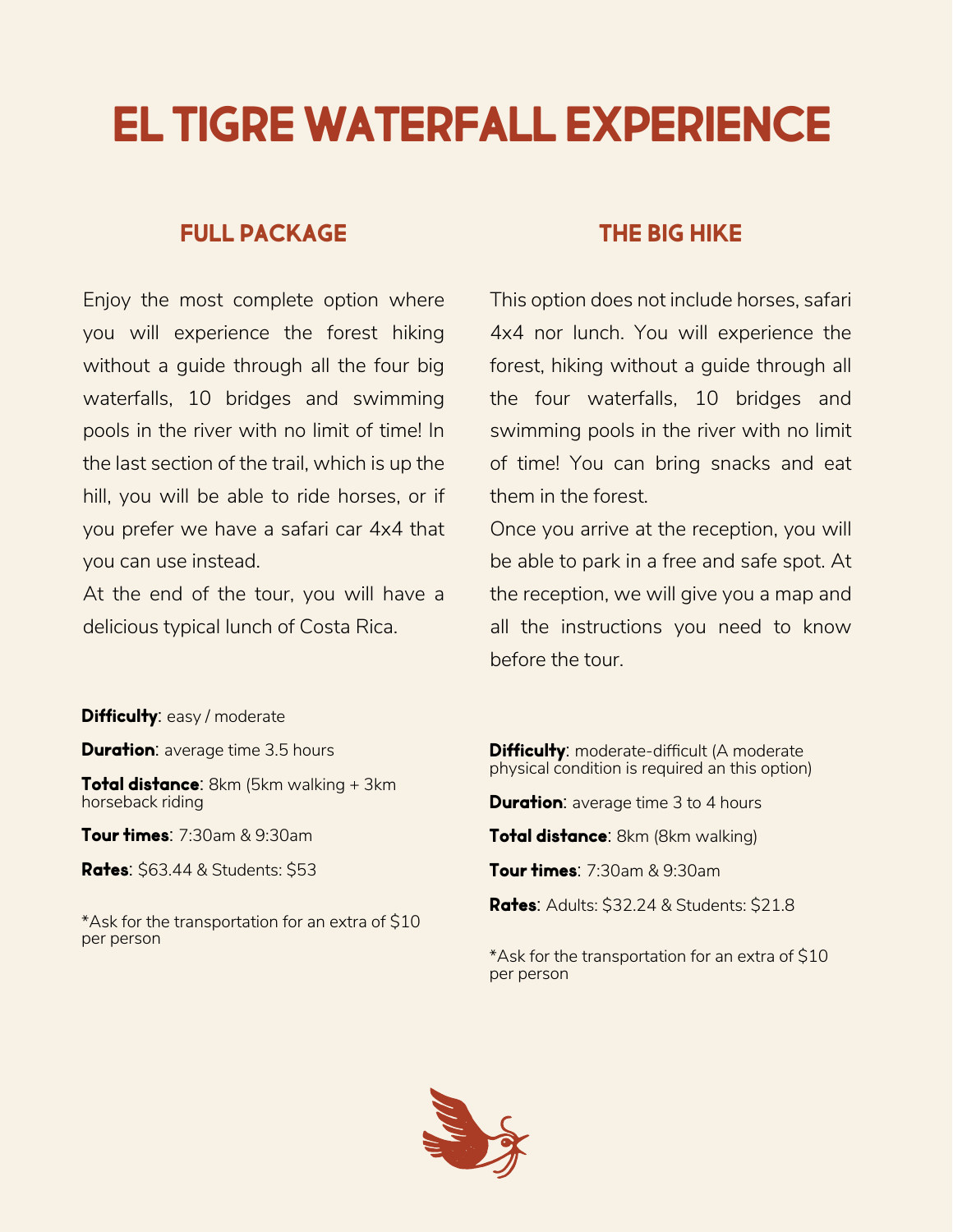### **TWO WHEELS – ELECTRIC BIKES TOUR**

#### **RIDE THE CLOUD FOREST**

The perfect adventure for intermediate level bikers. This ride will take you to some of the best spots in Monteverde where you will not get to any other way. This ride will take a total of 3.5 hours, including the E-Bike ride, some stops on the route for hydration, photo opportunities or just to take in the beautiful scenery; the main stop for snack, rest & interaction, and then the second part of the ride back to our base. This is an MTB Adventure in the Cloud Forest of Costa Rica. Please expect variable conditions of terrain and weather. MTB skills are needed in order to complete and enjoy the activity.

Anyone 15 years or older, and a minimum height of 5'1" (1.55m) is welcome! Younger kids must be accompanied by an adult.

#### **EPIC SUNSET TOUR**

E-bikes make it possible to go further, feel better and see much more while keeping environmental impact at a minimum. They also expand the range of users over the use of conventional bicycles, allowing more people to enjoy the adventure. Not only a 0-emission ride, it also produces the lowest impact on trails, and is the quietest method of transportation, which allows to see more fauna. A specialized tour guide and special equipment is provided to start a 12 km ride with the best sceneries and views of Monteverde, including a private lookout point, wine toasting at sunset, snack and hydration. Anyone 15 years or older, and a minimum height of 5'1" (1.55m) is welcome! Younger kids must be accompanied by an adult.

**Difficulty: intermediate Duration:** average time 3.5 hours **Total distance**: 22 to 24 km **Tour times**: 8:00am **Rates**: Adults: \$88.4

\*Transportation included

**Difficulty: basic Duration:** average time 2.5 hours **Total distance**: 22 to 24 km **Tour times**: 4:30am & 4:30pm **Rates**: Adults: \$67.60

\*Transportation included

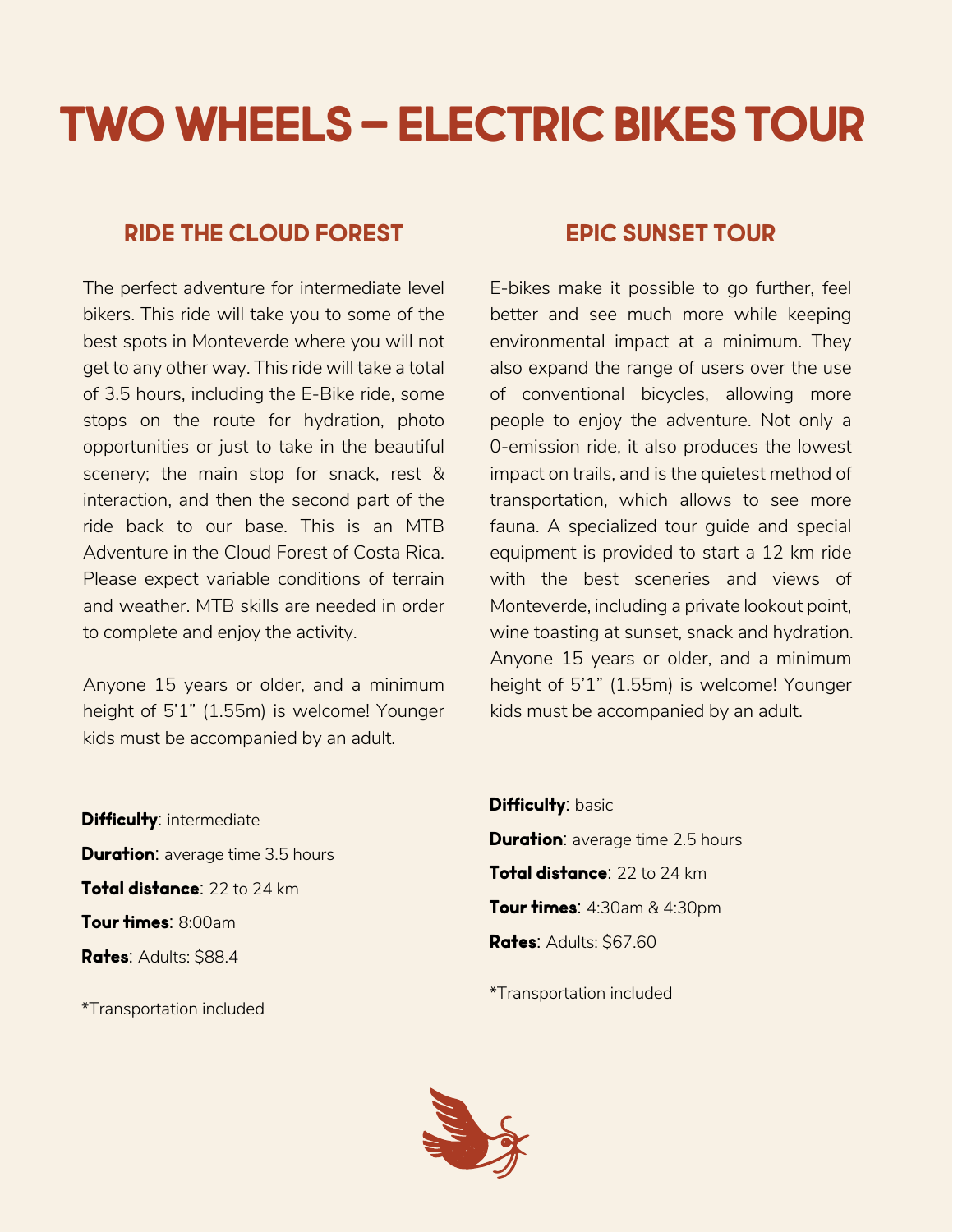#### **CANCELLATION POLICY**

**Please note that all our activities require 24 hours' notice in order to be cancelled without any penalty, otherwise we will be forced to charge 100% of the cost. Thanks for understanding. Please look over your confirmation carefully to make sure these arrangements are accurate. Do not hesitate to contact us if you have any questions or need to make any modifications.** 

**We look forward to seeing you soon!**